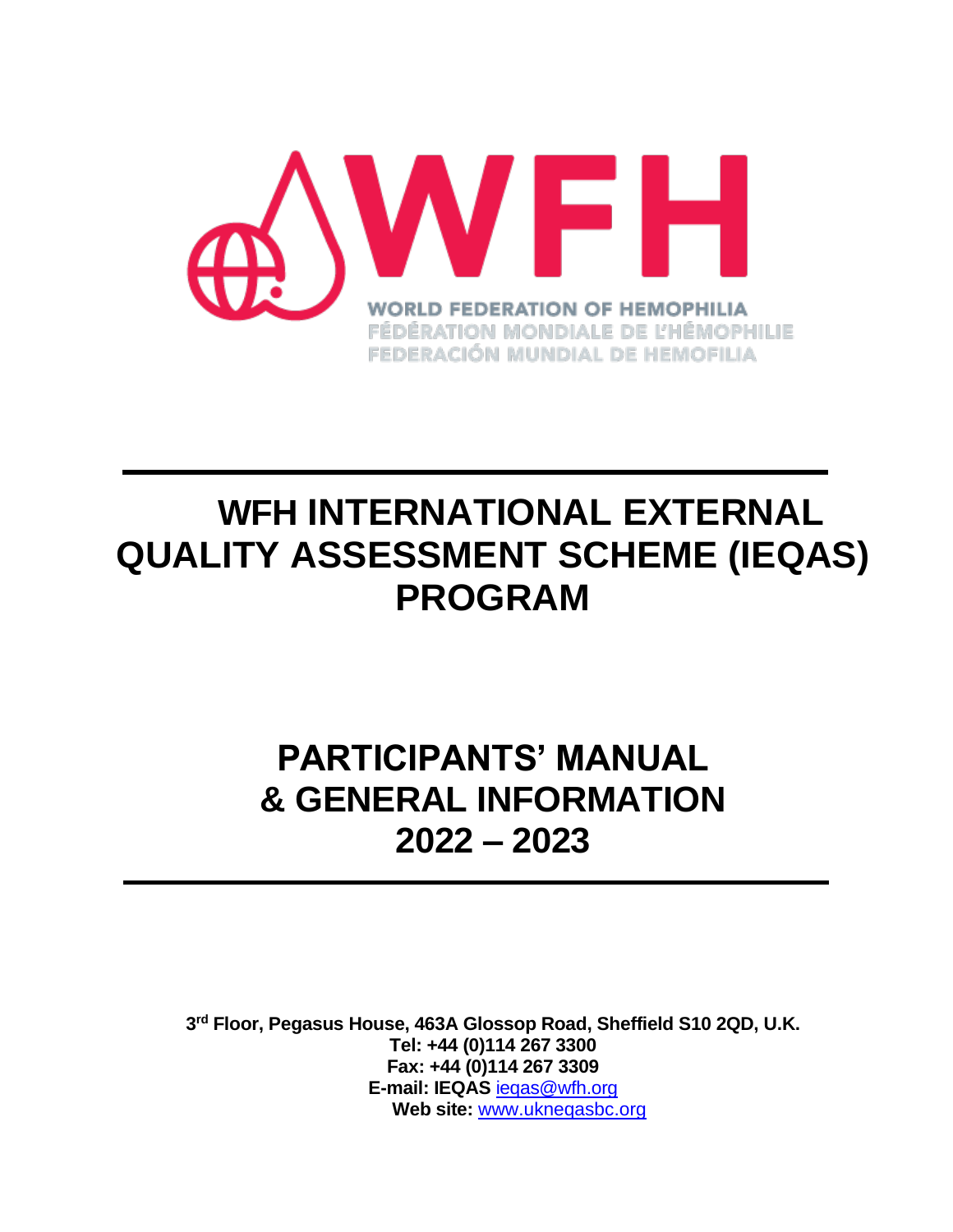## **BACKGROUND**

The World Federation of Hemophilia (WFH) improves and sustains care for people with inherited bleeding disorders around the world. The WFH has been supporting people with inherited bleeding disorders and treatment for over 50 years.

The WFH International External Quality Assessment Scheme (IEQAS) was launched in 2004 to monitor and improve laboratory performance in Hemophilia Treatment Centres (HTCs) worldwide. Laboratories can participate in this scheme to assess their quality assurance systems and the reliability of their test results.

IEQAS improves and standardizes laboratory diagnosis by auditing the effectiveness of the internal quality assurance systems in place and giving a measure of the laboratory's competence.

The scheme is operated by the United Kingdom's National External Quality Assessment Scheme (UK NEQAS) for Blood Coagulation, based in Sheffield, which has been inspected by the United Kingdom Accreditation Service Ltd (UKAS) and which has been granted full accreditation to ISO 17043 for all listed tests.

The mandate of the WFH IEQAS is to provide an external quality assessment (EQA) for tests of blood coagulation and to promote high standards of performance and practice. EQA, together with internal quality control (IQC) procedures, are vital components of overall laboratory quality assurance. In addition, the WFH IEQAS provides an advisory service to participants through exchanges on lab diagnosis, including a participants' meeting during the biennial WFH World Congress and onsite/virtual visits to provide training, as needed.

The WFH IEQAS Committee is responsible for overseeing the International External Quality Assessment Scheme (IEQAS) program. The committee is comprised of an independent chair appointed by the WFH, the Scheme program director, IEQAS program staff in the Sheffield Teaching Hospitals (host institution), and WFH staff and volunteers. The IEQAS Committee oversees all operational aspects of the program, reviews participation in the scheme, analyses results, monitors global laboratory performance, and provides advisory support for centres registered on the scheme.

#### **REGISTRATION**

A review process ensures that WFH evaluates IEQAS applications. Laboratories are chosen based on their involvement in the diagnosis of hemophilia and other related bleeding disorders. Generally, there is one main reference laboratory that is enrolled in IEQAS from each country. In some countries, several laboratories may be enrolled in the scheme. The WFH is prepared to sponsor the enrolment fee of certain centres in emerging countries which are involved in key WFH programs.

Enrolment runs from February to the following February, and centres cannot join mid-year. IEQAS participation forms must be received by the WFH by February in order to be reviewed and included in the scheme for a year. Centres new to the scheme must submit a completed laboratory questionnaire and participation form by the deadline set by the WFH.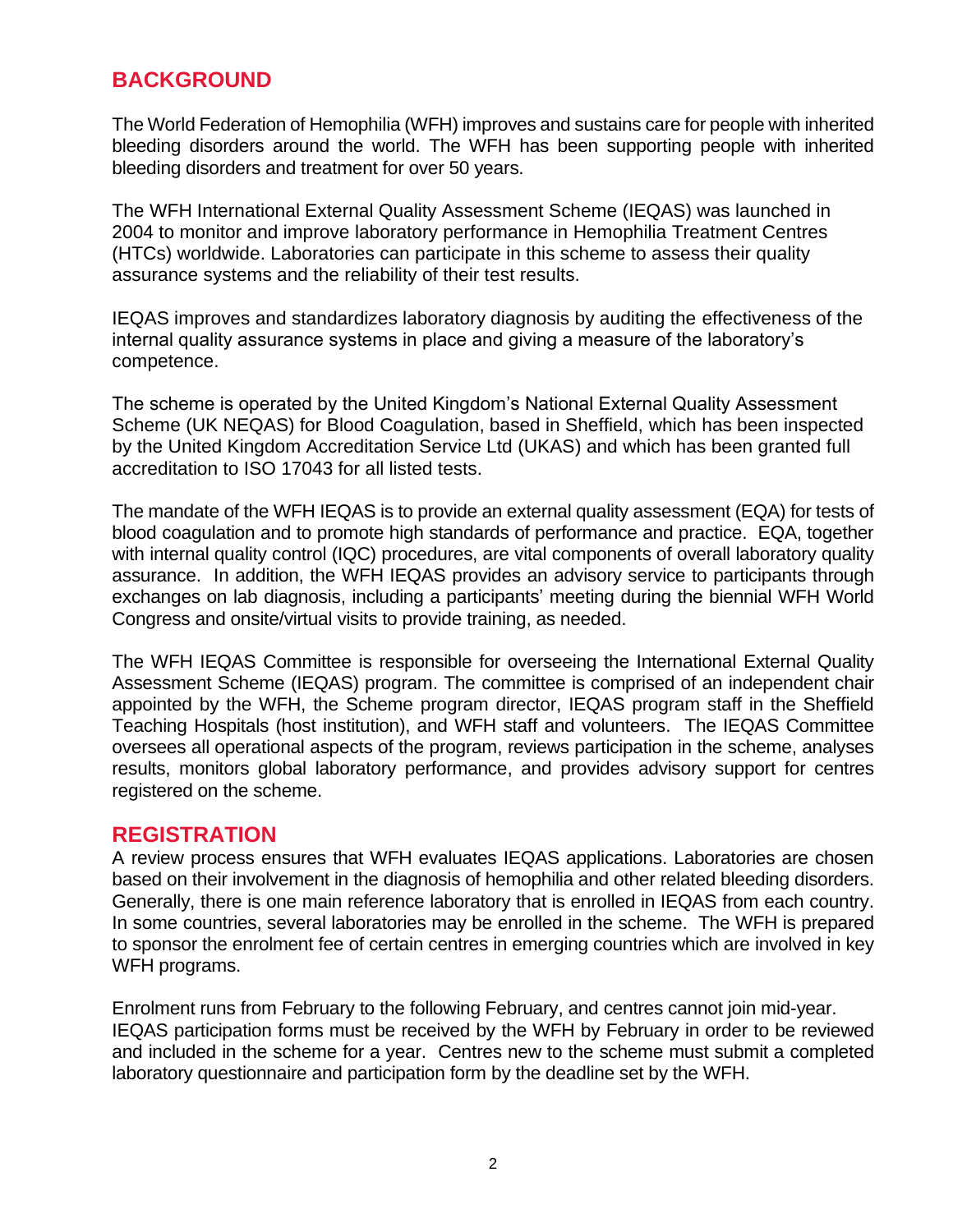## **PARTICIPATION**

Samples for blood coagulation tests are distributed to participating laboratories around the world. The WFH IEQAS ensures the protection of participants' confidential information but does share information with the WFH for laboratories whose participation is sponsored.

WFH IEQAS participants can select which tests they will complete and provide results for. It is recommended that participants register for all tests that their laboratory offers. The [www.ukneqasbc.org](http://www.ukneqasbc.org/) website can be used for online result submission and to view survey reports. Participants are provided with a password in order to access the result entry pages of the website.

As of 2022, there are 145 centres from 83 countries registered with the program, though not all centres are registered for all tests

#### **PERSONNEL**

Members of the IEQAS team include:

Dr. I Jennings Scheme Manager

Dr. S Kitchen Scheme Director (steve.kitchen1@nhs.net) Mrs. D P Kitchen Scheme Program Scientist Mrs. A Lowe Scientific Lead for Haemophilia programmes Mr. C Reilly-Stitt Scheme Deputy Manager Mr. Felipe Mallarino WFH IEQAS Program Coordinator

|            | Postal address:  3 <sup>rd</sup> Floor Pegasus House, 463A Glossop Road, Sheffield, S10 2QD U.K. |
|------------|--------------------------------------------------------------------------------------------------|
| Telephone: | +44 (0) 114 267 3300                                                                             |
| Facsimile: | +44 (0) 114 267 3309                                                                             |
| E-mail:    | iegas@wfh.org                                                                                    |
| Web site:  | www.uknegasbc.org                                                                                |

## **TESTS COVERED BY THE WFH IEQAS PROGRAM:**

The WFH IEQAS surveys are distributed three times per year, typically in March, July, and November.

#### **All surveys usually include:**

Prothrombin Time (PT) Activated Partial Thromboplastin Time (APTT) FVIII assay FIX assay

#### **Two of the three surveys include:**

 von Willebrand factor antigen assay VWF:Ristocetin cofactor/VWF activity assays

#### **One out of the three surveys include:**

Two other factor assays so that FII, FV, FVII, FX and FXI assays are all assessed at some stage, along with fibrinogen.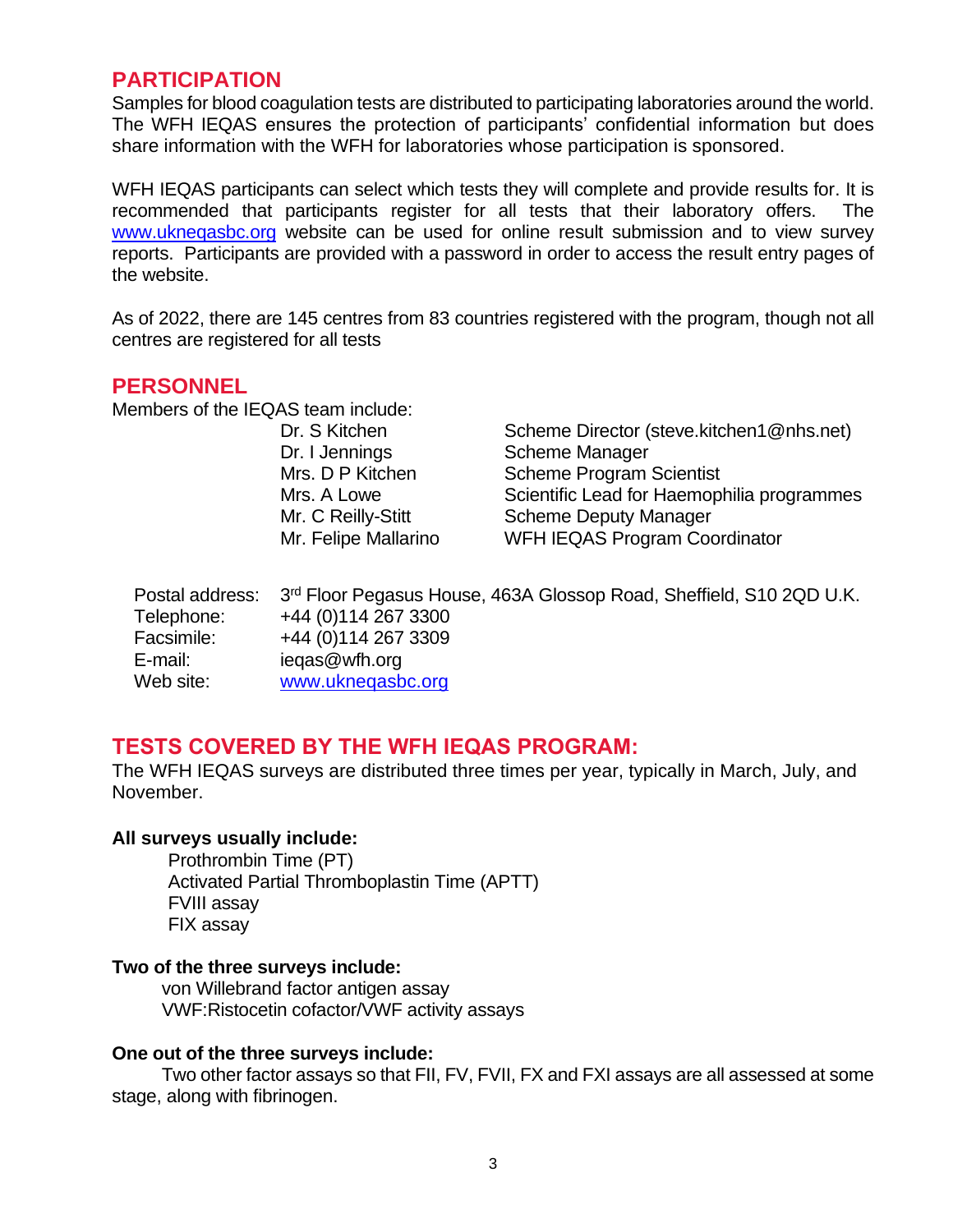EQA for genetic testing, in relation to inheritable bleeding disorders, is available through an international EQA program. For details, contact negas@coagega.org.uk.

## **SUPPLEMENTARY EXERCISES**

Supplementary exercises are carried out to address other issues in haemostasis testing. Past exercises have included an exercise measuring the Fibrinogen and FVIII content of Cryoprecipitate. For the year 2021-2022 we circulated an Emicizumab supplementary exercise. Reports are circulated to participating centres and data is presented back to participants at the biennial participant's meeting.

## **REPORTS**

Individual reports for each survey are sent approximately two weeks after the closing date for the respective survey. Reports are made available as online PDF documents. In the event that a participating centre submits their results after the deadline, they will receive a "retrospective report". Please submit all late results to [ieqas@wfh.org](mailto:ieqas@wfh.org)

## **PERFORMANCE ANALYSIS**

Performance is determined by the comparison of individual laboratory results with the target value for each test. Target values and median used for this test are typically determined prior to the survey when the same samples were tested by participants in the UK NEQAS Blood Coagulation Programme.

The UK NEQAS BC Programme has over 1000 participants, which means that the peer groups are large and the data is therefore robust enough for assessment of individual centre results. In general, the median results obtained by the WFH IEQAS participants are very similar to the median determined from the UK NEQAS BC group. As the number of participants in the WFH IEQAS program is relatively small, analysis of the minor reagent groups is only made meaningful by the use of the UK NEQAS BC values to define the target ranges. Use of the median avoids the effect of outlying results which can significantly impact on mean values in some cases.

Where consistent reagent or method-related differences have been identified, participants' results are assessed against their 'peer-groups' within UK NEQAS BC Programme. However, this only occurs if the number in that group is sufficient to be statistically valid.

#### **For PT and APTT**

For PT and APTT the percentage deviation of each individual laboratory's results from the reagent and overall medians are calculated, with the following criteria for performance applied:

Performance is considered "*within consensus*" if the deviation is <15% from:

- $\checkmark$  the **reagent median** if the number of users of that reagent is equal to or greater than 10 *or*
- $\checkmark$  the **overall median** if the number of users of the reagent is less than 10.

Results >15% deviation from the median are considered "*outwith consensus.*"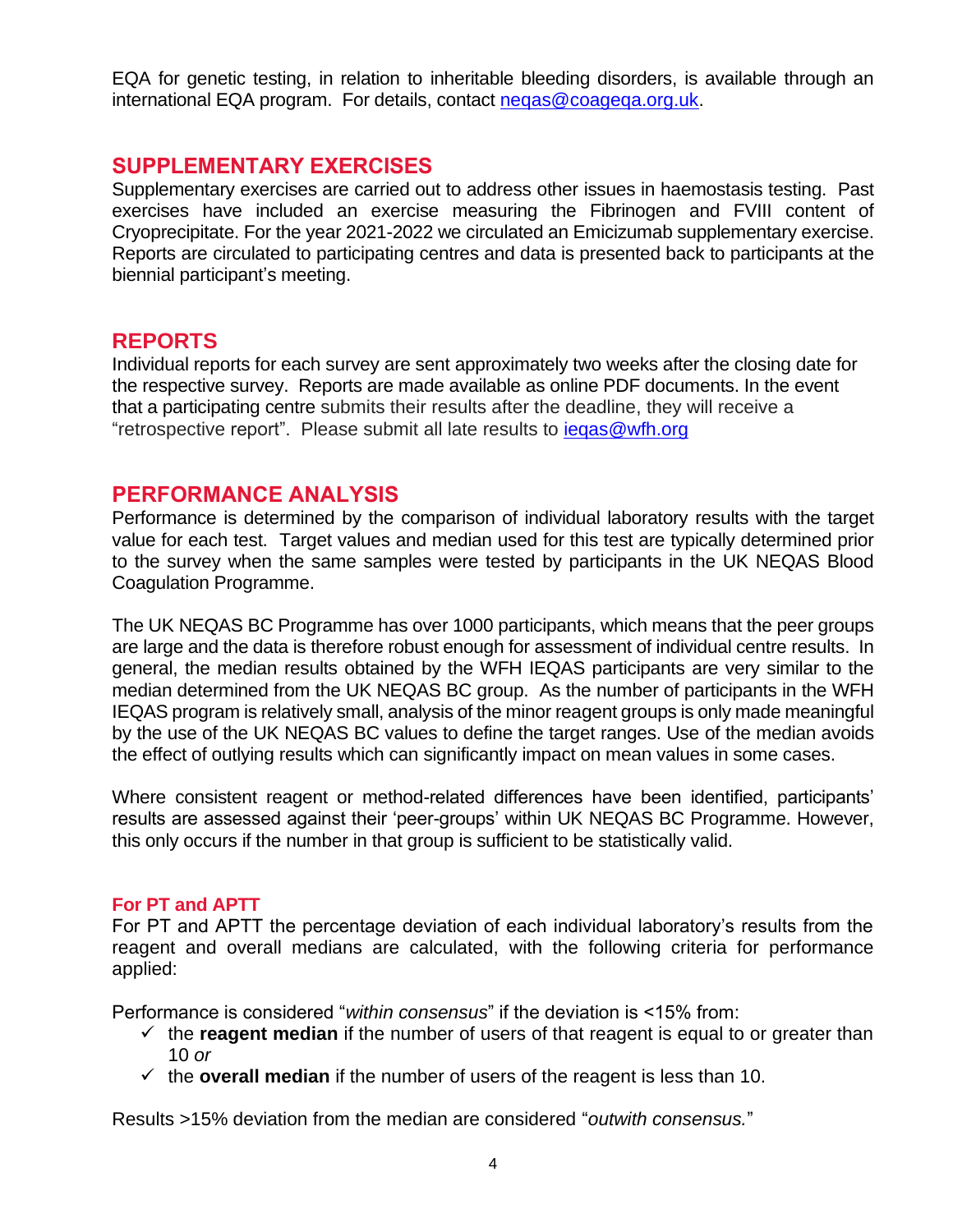#### **Factor Assays**

For Fibrinogen assay, Clauss method results are assessed against the overall Clauss method median, with results >15% from this median considered outwith consensus. Multifibrin U users are assessed separately.

For other factor assays, WFH IEQAS distributes samples with factor concentrations covering the wide range encountered in clinical practice. A ranked grading analysis to evaluate performance was devised by Professor S. Thomson, Department of Public Health and Primary Care, University of Cambridge and is used in the UK NEQAS BC Programme as well as WFH IEQAS.

The overall consensus median is taken as the central reference point or "target value". Individual results are ranked into five unequal quantiles above and below the median, each quantile being designated by a letter depending on ranked distance from the median:

*Group A: The nearest 25% of results above (A) and below (a) the median (i.e. 50% of results); Group B: The next 10% of results above (B) and below (b) the median (i.e. 20% of results); Group C: The next 5% of results above (C) and below (c) the median (i.e. 10% of results); Group D: The next 5% of results above (D) and below (d) the median (i.e. 10% of results); Group E: The 5% of results furthest from the median, above (E) and below (e) (i.e. 10% of results).*



Grades below the median are shown in lower case, and above the median in upper case, to aid in assessment of bias.

Performance is based on grades obtained in two consecutive exercises for any particular test. *Performance "outwith consensus"* is defined as a combination of a C (or 'c') grade together with an E (or 'e') grade, or any combination of D (or 'd') and E (or 'e') grades (e.g. cE, ec, Dd, de, ED and EE in consecutive distributions of that particular assay).

*Persistent "outwith consensus" performance* is defined as two consecutive *"outwith consensus"* performances. This will arise from three consecutive performances with the following combinations of grades (upper case only shown for example purposes):

 *DDD, DED, ECE, EEC, DDE, DEE, EDD, EED, CEE, EDE, EEE*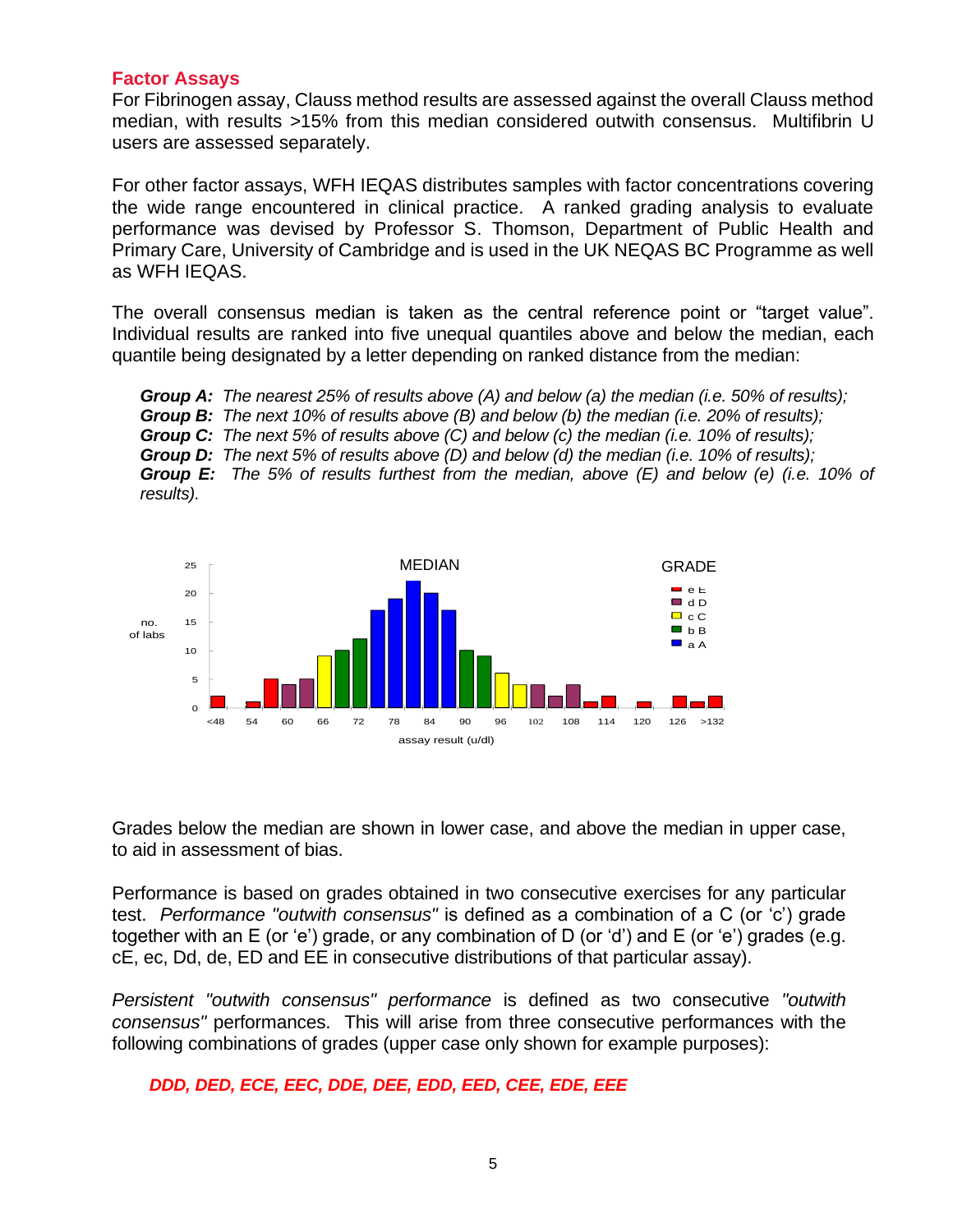*A non-return* for a registered test will be graded as 'F' and taken as equivalent to an E grading. Thus, designations which include 'F' grades are based on performance over two or three exercises, respectively.

In some cases, significant differences have been noted between different methodologies. Where this occurs on a consistent basis, separate analysis of the groups is carried out, using medians specific to each method group. However, the system is only effective if the number of participants is greater than 20; consequently, grading analysis is not applied to groups of results from fewer than 20 centres.

At present, the following groups are analysed separately (groupings are regularly reviewed):

- Factor VIII:C
- One stage and chromogenic
- VWF Ristocetin Cofactor/VWF activity assay
- ELISA, Aggregometry, individual Latex assays

If results of screening tests are outwith consensus on three consecutive occasions (including failure to return results), or results from factor assays are persistently outwith consensus, a letter of concern with an offer of assistance is sent by the Scheme Director to the head of the sponsored laboratory. For WFH sponsored centres, these concerns can also be communicated with the chairs of the WFH Laboratory Science and IEQAS committees.

#### **Introduction of z scores**

You will have seen that we have introduced z scores to our reports for factor assays. Currently your results are scored using the a-e grading system as explained above but we will be moving over to scoring using z scores in the future. Leading up to this change we are showing both a-e grade and z scores on the reports. The z score is calculated as follows. The central reference point is taken as the overall consensus median. The robust mean and SD are calculated by statistical exclusion of outlying results. The z-score is calculated as

#### **[result – mean] / SD**

A z-score between minus 2 and plus 2 is within the consensus and requires no action. A z score between minus 2 and minus 3 or between plus 2 and plus 3 is considered outwith consensus, with a warning flag that there could be a problem; a z-score greater than plus 3 or below minus 3 is considered outwith consensus and requires action – ie the result must be investigated . 'Action required' is also applied to two consecutive z scores of between plus 2 and plus 3 or between minus 2 and minus 3. Two consecutive surveys with z scores greater than 3 or below minus 3 , or 3 surveys with z scores between 2 and 3 or between minus 2 and minus 3 will be considered persistently outwith consensus

The terminology "action" and "warning" is derived from ISO13528 guidance on use of z scores in proficiency testing programmes. We suggest that an "action required" flag would prompt a laboratory to review their assay results, and decide whether further action is warranted; in particular, the clinical implication of their performance should be considered. A "warning" flag indicates an outlying result , which should be monitored in future surveys.

In instances of results that are currently considered outwith consensus using the a-e grading system the z scores should also be reviewed to enable users to decide what further action may be required.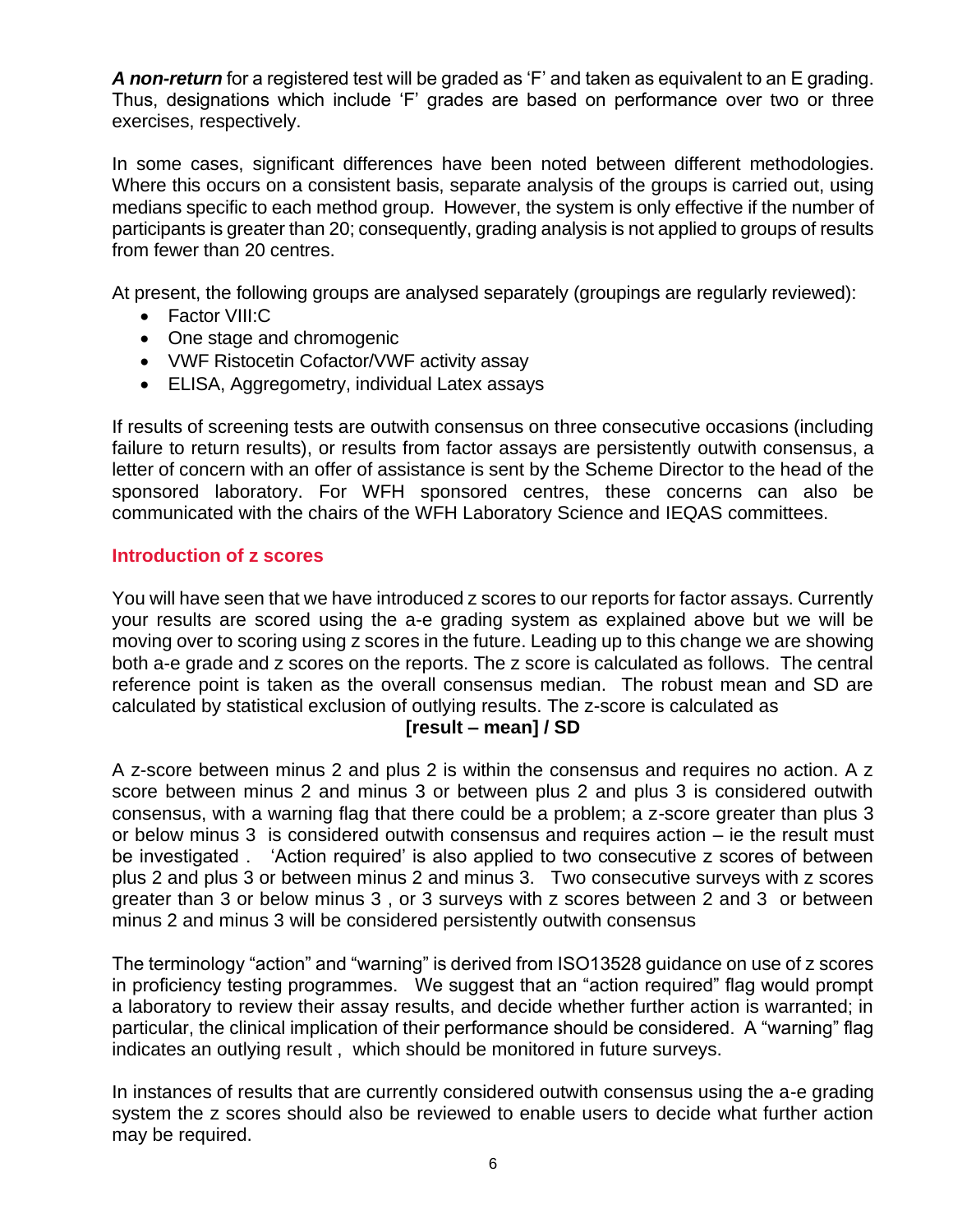## **NON-RETURN OF RESULTS**

The aim of the program is to help centres which need support and guidance; therefore, there should be a sense of responsibility for sponsored laboratories to maintain good communication with the WFH.

A follow-up letter is sent after 2 consecutive samples that have no results returned. After a third non-returned set of results, the sponsored centre maybe suspended from the IEQAS program unless they provide valid explanations for their non-response.

## **COMPLAINTS AND APPEALS**

Any complaint about the WFH IEQAS program will be treated as serious, and will be dealt with as soon as possible by the director or manager. If a centre wishes to appeal the scoring they have received they can contact IEQAS as below.

Address for complaints:

Dr. S. Kitchen WFH IEQAS Program Director 3<sup>rd</sup> Floor, Pegasus House, 463A Glossop Road, Sheffield S10 2QD, U.K. Tel: +44 (0)114 267 3300 Fax: +44 (0)114 267 3309 E-mail: neqas@coageqa.org.uk

## **Or**

Felipe Mallarino WFH IEQAS Program Coordinator 1425 René- Lévesque Blvd. West, Suite 1200, Montréal, Québec, Canada H3G 1T7 Tel: +1(514) 875-7944 Email: [ieqas@wfh.org](mailto:ieqas@wfh.org)

## **RESOURCES**

In addition to an advisory role for individual laboratories WFH IEQAS and UK NEQAS BC also publishes and presents data through a variety of leading journals and meetings. An IEQAS participant's meeting is held biennially as part of the WFH World Congress.

The WFH Diagnosis of Hemophilia and Other Bleeding Disorders: A Laboratory Manual 2<sup>nd</sup> edition) is available for free on the WFH eLearning platform along with hundreds of other resources. The Laboratory Manual is available in English, French, Spanish, Arabic, Russian, and Simplified Chinese. [Click here](https://elearning.wfh.org/resource/diagnosis-of-hemophilia-and-other-bleeding-disorders-a-laboratory-manual/) to view the laboratory manual.

Visit the WFH Guidelines for the Management of Hemophilia Resource Hub to find narrated videos, key messages, and more. [Click here to visit the resource hub.](https://guidelines.wfh.org/chapter/comprehensive-care-of-hemophilia/)

## **PUBLICATIONS**

Jennings I, Kitchen S, Menegatti M, Palla R, | Walker I, Peyvandi F, Makris M